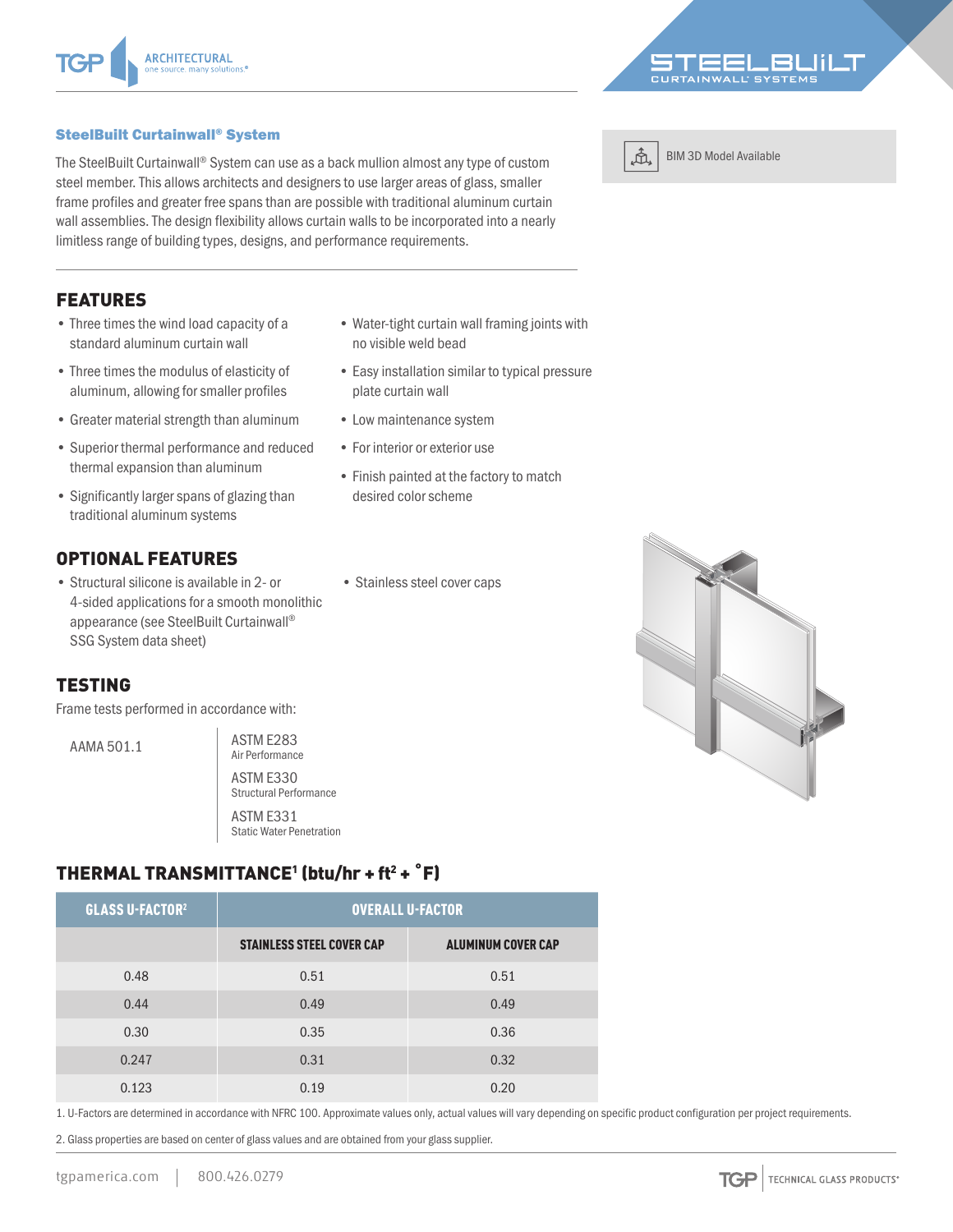

### STEELBUILT CURTAINWALL® VS. TYPICAL ALUMINUM CURTAIN WALL

| Givens: Design Wind Load: 30 psf<br><b>Module/Vertical to Vertical Spacing: 5'-0"</b><br><b>Rectangular Verticals: Captured</b> |                                                                                        |                                                                                                                              |                                                                                                                              |  |
|---------------------------------------------------------------------------------------------------------------------------------|----------------------------------------------------------------------------------------|------------------------------------------------------------------------------------------------------------------------------|------------------------------------------------------------------------------------------------------------------------------|--|
|                                                                                                                                 | <b>ALUMINUM CURTAIN WALL</b>                                                           | STEELBUILT CURTAINWALL <sup>®</sup> SYSTEMS                                                                                  | STEELBUILT CURTAINWALL INFINITY SYSTEM                                                                                       |  |
| <b>SPAN</b>                                                                                                                     | $12 - 6$ "                                                                             | $14 - 0$ "                                                                                                                   | $21' - 5"$                                                                                                                   |  |
| <b>FACE WIDTH</b>                                                                                                               | $2 - 1/2$ "                                                                            | $2 - 3/8"$                                                                                                                   | $2 - 3/8"$                                                                                                                   |  |
| <b>MULLION DEPTH</b>                                                                                                            | 5"                                                                                     | $5 - 3/8"$                                                                                                                   | 5"                                                                                                                           |  |
| <b>OVERALL SYSTEM DEPTH</b>                                                                                                     | $7 - 1/2$ "                                                                            | $7 - 3/8"$                                                                                                                   | $7 - 1/2$ "                                                                                                                  |  |
| <b>DURABILITY</b>                                                                                                               | Prone to denting, scratching<br>and deterioration                                      | Long term resistance to denting,<br>scratching and deterioration                                                             | Long term resistance to denting,<br>scratching and deterioration                                                             |  |
| <b>MODULUS OF ELASTICITY</b>                                                                                                    | 1/3 that of steel. Does not<br>support large lites                                     | 3x greater than aluminum to<br>support larger glass lites                                                                    | 3x greater than aluminum to<br>support larger glass lites                                                                    |  |
| <b>ADVANTAGES/</b><br><b>DISADVANTAGES</b>                                                                                      | - Cannot support large glass lites<br>without reinforcing<br>- Not as durable as steel | + Greater modulus of elasticity to<br>support larger glass lites<br>+ Less reinforcement required<br>(if any)<br>+Durability | + Greater modulus of elasticity to<br>support larger glass lites<br>+ Less reinforcement required<br>(if any)<br>+Durability |  |